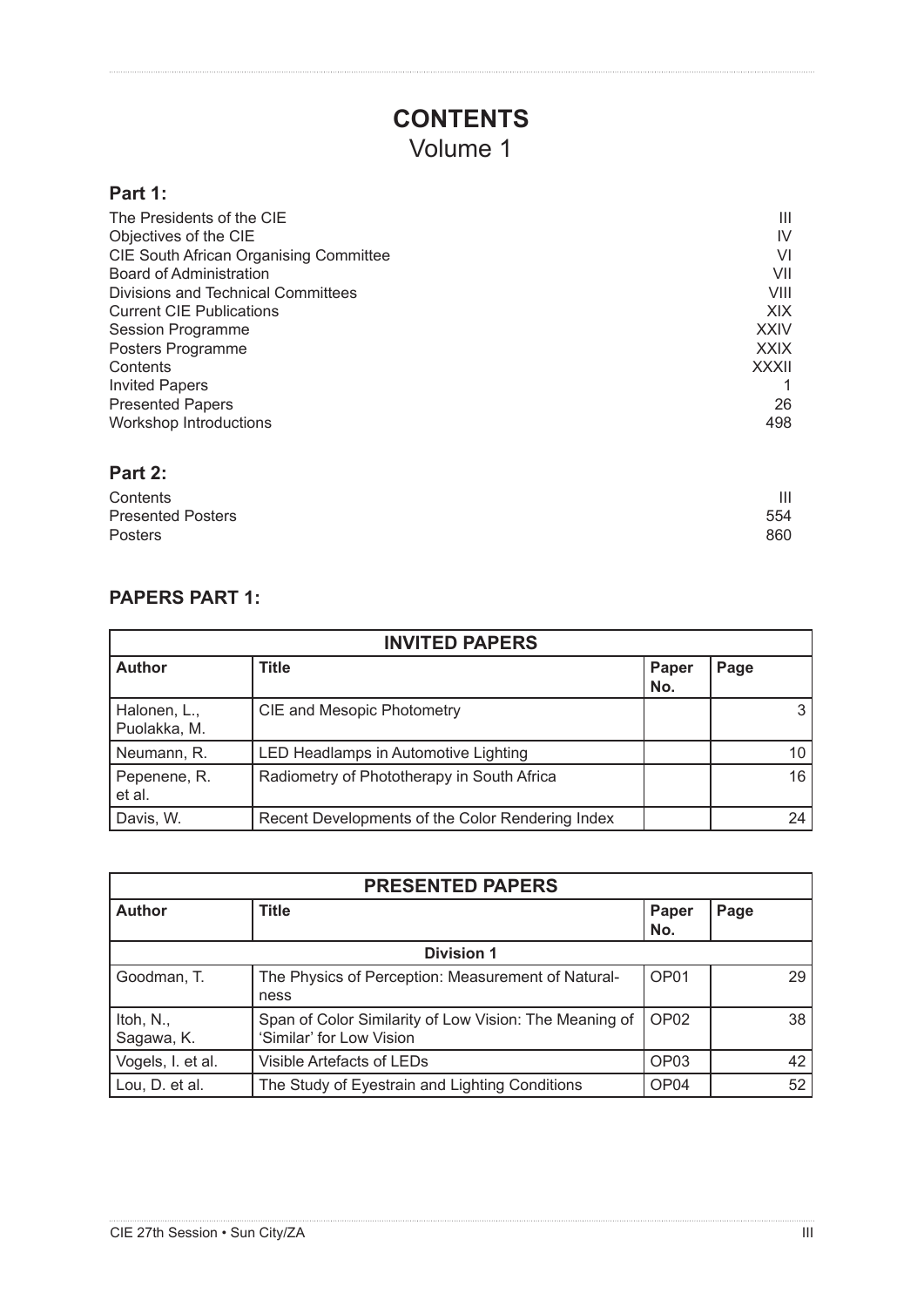| <b>Author</b>                 | <b>Title</b>                                                                                                                                       | Paper<br>No.     | Page |
|-------------------------------|----------------------------------------------------------------------------------------------------------------------------------------------------|------------------|------|
|                               | <b>Division 2</b>                                                                                                                                  |                  |      |
| Winter, S. et al.             | Detector Based Traceability Chain for Spectral Ir-<br>radiance Using Tuneable Lasers, Independent from<br><b>Blackbody Radiators</b>               | OP <sub>05</sub> | 59   |
| Forment, S.,<br>Hanselaer, P. | Spectral UV Irradiance Measurements with a Double<br>Monochromator System and with a Combined Mono-<br>chromator-Spectrograph Measuring Instrument | OP <sub>06</sub> | 62   |
| Young, R.,<br>Häring, R.      | Wavelength Calibration of Array Spectroradiometers                                                                                                 | OP07             | 68   |
| Ohno, Y.                      | Measurement of Bandpass for Array Spectroradio-<br>meters                                                                                          | OP <sub>08</sub> | 78   |
|                               | <b>Division 3</b>                                                                                                                                  |                  |      |
| Pellegrino, A. et al.         | Climate-Based Metrics for Daylighting and Impact of<br><b>Building Architectural Features on Daylight Availability</b>                             | OP <sub>09</sub> | 82   |
| Mardaljevic, J.<br>et al.     | Daylighting Metrics for Residential Buildings                                                                                                      | <b>OP10</b>      | 93   |
| Govén, T. et al.              | Influence of Ambient Light on the Performance, Mood,<br>Endocrine Systems and Other Factors of School Chil-<br>dren                                | OP <sub>11</sub> | 112  |
| Cai, H.                       | High Dynamic Range Photogrammetric Techniques: A<br>New Tool for Lighting Quality Assessment                                                       | OP <sub>12</sub> | 122  |
|                               | <b>Division 5</b>                                                                                                                                  |                  |      |
| Chain C.,<br>Greffier F.      | Diagnostic of Outdoor Lighting - Metrology Based on<br><b>Airplane Measurements</b>                                                                | OP <sub>13</sub> | 131  |
| Walkling, A.,<br>Schierz, Ch. | Comparison between the CIE and LITG Method for<br>Minimizing Obtrusive Glare Caused by Bright Lumi-<br>naires in the Field                         | OP <sub>14</sub> | 139  |
| Novák, T. et al.              | Analysis and Evaluation of Lighting Parameters Meas-<br>uring of the Night Sky                                                                     | OP <sub>15</sub> | 144  |
| Djokic, L. et al.             | What Should be Considered by Lighting Masterplans<br>and How                                                                                       | OP <sub>16</sub> | 151  |
|                               | <b>Division 2</b>                                                                                                                                  |                  |      |
| Lindemann, M.<br>et al.       | A Brief History of Traceable Goniophotometry at PTB                                                                                                | OP <sub>17</sub> | 160  |
| Bergen, A.S.J.                | A Practical Method of Comparing Luminous Intensity<br><b>Distributions</b>                                                                         | OP <sub>18</sub> | 178  |
| Krüger, U. et al.             | Spectral Properties of Imaging Luminance Measuring<br>Devices Considering the Angular Dependence of the<br>Spectral Transmission of Filters        | OP <sub>19</sub> | 186  |
| Goodman, T.                   | The Mesopic Lumen - Fact or Fiction?                                                                                                               | <b>OP20</b>      | 192  |
|                               | <b>Division 3</b>                                                                                                                                  |                  |      |
| Davis, W. et al.              | Perception of Correlated Color Temperature: The Color<br>of White                                                                                  | OP <sub>21</sub> | 197  |
| Fotios, S.A. et al.           | Using Adjustment to Define Preferred Illuminances: Do<br>the Results Have Any Value?                                                               | OP <sub>22</sub> | 203  |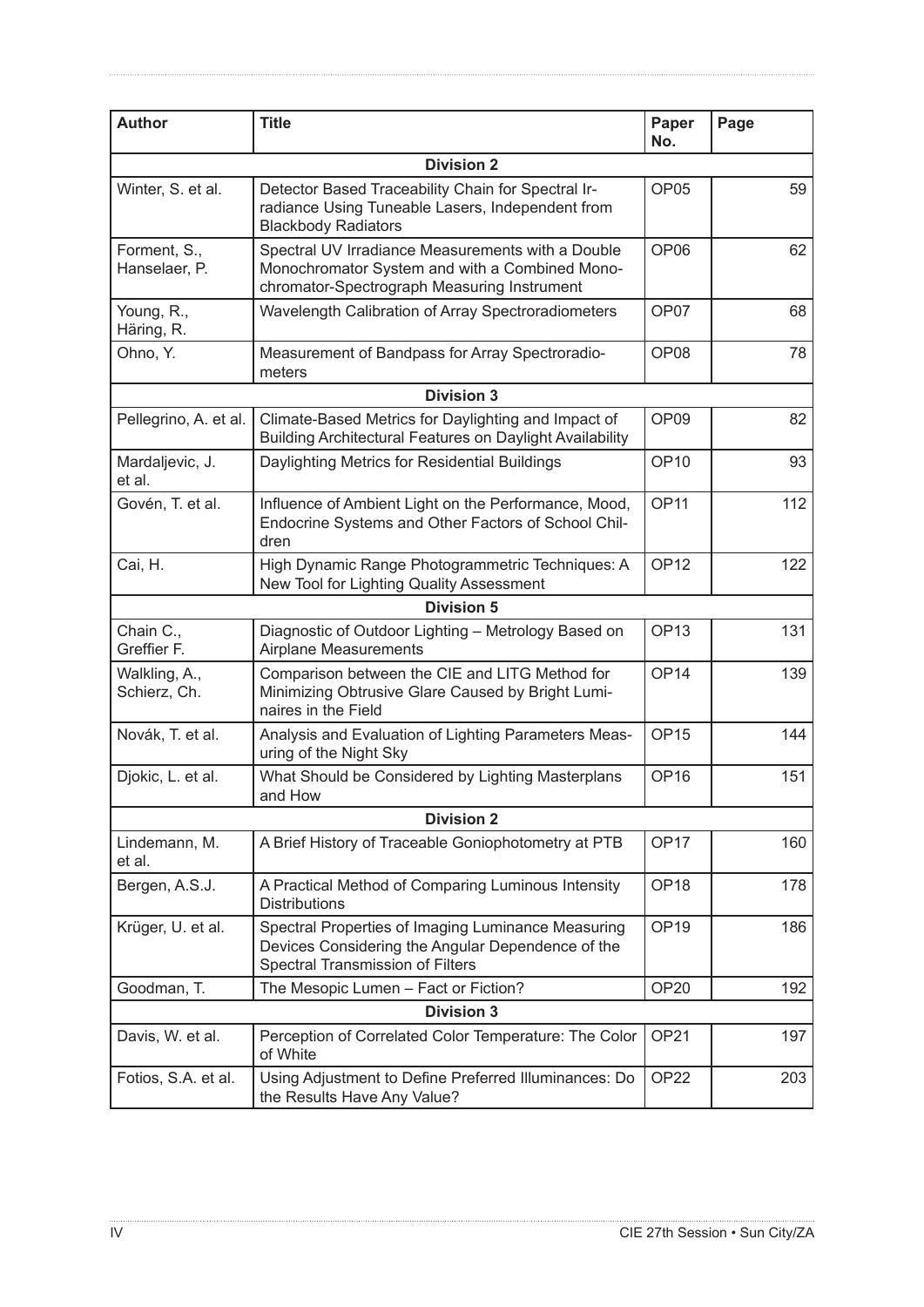| <b>Author</b>                 | <b>Title</b>                                                                                                                  | Paper<br>No.     | Page |
|-------------------------------|-------------------------------------------------------------------------------------------------------------------------------|------------------|------|
| Veitch, J.A. et al.           | Individual Control over Light Source Spectrum: Effects<br>on Perception and Cognition                                         |                  | 213  |
| Knoop, M.                     | Lighting Quality Measures for Interior Lighting with<br><b>LED Lighting Systems</b>                                           | OP <sub>24</sub> | 219  |
|                               | <b>Division 8</b>                                                                                                             |                  |      |
| Hardeberg, J.Y.               | Towards 'One Shot' Multispectral Color Image Acquisi-<br>tion                                                                 | OP <sub>25</sub> | 226  |
| Hung, P.-C.,<br>Hiramatsu, N. | A Colour Conversion Method which Allows Colourblind<br>and Normal-Vision People Share Documents with<br><b>Colour Content</b> | OP <sub>26</sub> | 229  |
| Qazi, I.-U.-H. et al.         | A Model Based Framework for Land Cover Classifica-<br>tion in High Resolution Satellite Images                                | OP <sub>27</sub> | 240  |
| Navvab, M.                    | Measureable Domain for Colour Differences within<br><b>Virtual Environment</b>                                                | OP <sub>28</sub> | 246  |
|                               | <b>Division 4</b>                                                                                                             |                  |      |
| lacomussi, P. et al.          | Optimization of Energy Consumptions in Road Lighting                                                                          | OP <sub>29</sub> | 257  |
| Schwarcz, P.                  | Energy Efficiency Indicators in Street Lighting Applica-<br>tions                                                             | <b>OP30</b>      | 264  |
| Mochizuki, E. et al.          | Effects of Chromatic Adaptation on Visibility at Tran-<br>sient Dark Adaptation                                               | <b>OP31</b>      | 270  |
| Chain, C. et al.              | Road Surface Photometry - Simple Ways to Determine<br>Key Reflection Parameter                                                | <b>OP32</b>      | 277  |
|                               | <b>Division 3</b>                                                                                                             |                  |      |
| Sugano, S.,<br>Nakamura, Y.   | Generation of Discomfort Glare Image Using Wavelet<br>Transform                                                               | <b>OP33</b>      | 286  |
| Piccablotto, G.<br>et al.     | LED Lighting Quality Assessment for Museum Show-<br>cases                                                                     | <b>OP34</b>      | 294  |
| Martinez, A. et al.           | A New Sky Subdivision for Climate-Based Daylight<br>Modelling                                                                 | <b>OP35</b>      | 305  |
| Müller, R.                    | Integrated Façade and Dynamic Light Concept                                                                                   | OP36             | 316  |
|                               | <b>Division 1</b>                                                                                                             |                  |      |
| Zwinkels, J. C.,<br>Noël, M.  | CIE Whiteness Assessment of Papers: Impact of LED<br>Illumination                                                             | OP37             | 323  |
| Ou, L., Luo, M.R.             | Colour Emotion and Harmony: Past, Present and the<br>Future                                                                   | OP38             | 331  |
|                               |                                                                                                                               | OP39             |      |
| Bodrogi, P. et al.            | Spectral Sensitivity and Additivity of Discomfort Glare<br>Under Street and Automotive Lighting Conditions                    | OP40             | 338  |
|                               | <b>Division 4</b>                                                                                                             |                  |      |
| Fotios, S.,<br>Goodman, T.    | Proposed UK Guidance for Lighting in Residential<br>Roads                                                                     | OP41             | 345  |
| Gibbons, R.                   | A Tale of Three Cities: Performance Assessment of<br>Alternative Roadway Lighting Systems                                     | OP42*            | 357  |
| Kostic, M. et al.             | LEDs in Street and Ambient Lighting - Two Case Stud-<br>ies                                                                   | OP43             | 358  |

Note: \* full paper has not been received.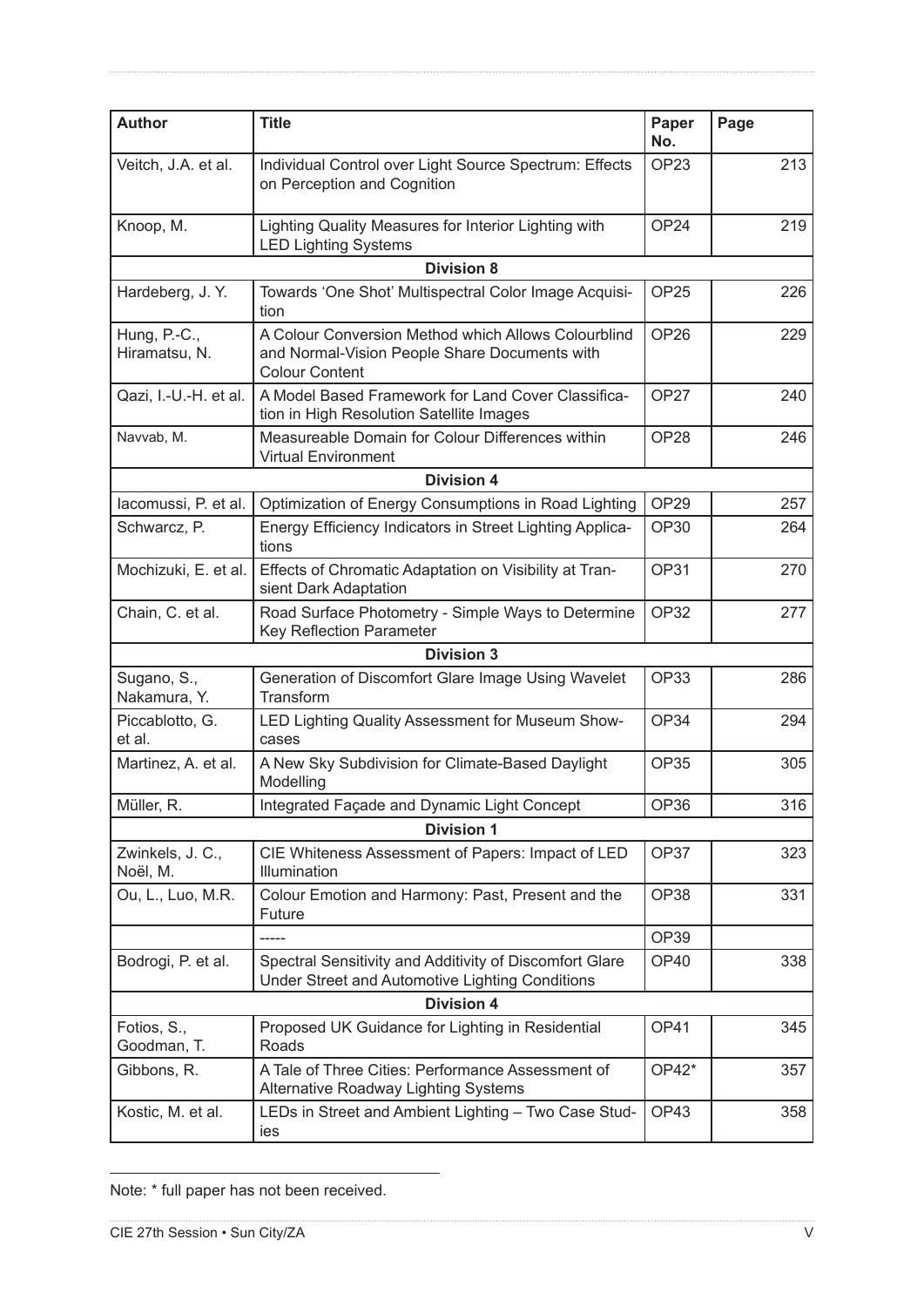| <b>Author</b>                            | <b>Title</b>                                                                                                                                                 | Paper<br>No.     | Page |
|------------------------------------------|--------------------------------------------------------------------------------------------------------------------------------------------------------------|------------------|------|
| Schiller, C. et al.                      | Latest LED-Projects in Germany: Energy Saving<br>Potential, Lighting Quality and Evaluation of 10 State-<br>Aided Interior- and Street Lighting LED-Projects |                  | 366  |
|                                          | <b>Division 3</b>                                                                                                                                            |                  |      |
| Naves, C. et al.                         | Architectural Variables and its Impact in Daylighting:<br>Use of Dynamic Simulation in Brazilian Context                                                     | OP45             | 376  |
| Villa, C.,<br>Labayrade, R.              | A New Methodology to Obtain Optimal Tradeoffs Be-<br>tween Energy Efficiency and Visual Comfort for Office<br><b>Lighting Design</b>                         | OP46             | 387  |
| Nakamuara, Y.<br>et al.                  | Lighting Design Method Applicable Both to Day Light-<br>ing and to Electric Lighting Using Luminance Image                                                   | OP47             | 398  |
| Dehoff, P.                               | A Standard for Workplaces: the Revised European<br>Standard EN 12464-1 "Lighting of Interior Workplaces"                                                     | OP48             | 404  |
|                                          | <b>Division 1</b>                                                                                                                                            |                  |      |
| Houser, K. W.                            | Visual Optimization of Trichromatic Light Sources<br>through Peak Wavelength Adjustment of the Red<br>Primary                                                | OP49*            | 410  |
| Xiao, K. et al.                          | Evaluation of Unique Hue Predictions in CIECAM02<br>using Unique Hue Data                                                                                    | <b>OP50</b>      | 411  |
| Csuti, P. et al.                         | Improved Color Matching Functions for Better Visual<br>Matching of LED Sources                                                                               | <b>OP51</b>      | 419  |
| Chou, Y.-F. et al.                       | A Dataset for Evaluating Colour Rendering Property of<br>Lamps                                                                                               | <b>OP52</b>      | 427  |
|                                          | <b>Division 6</b>                                                                                                                                            |                  |      |
| Navvab, M.                               | Lighting Aspects for Plant Growth in Controlled Envi-<br>ronments                                                                                            | OP <sub>53</sub> | 430  |
| Kawanishi, T.                            | Electronically Sweep-Type Measurement Equipment<br>for Sky Ultraviolet Radiation and UV Shade Chart                                                          | OP <sub>54</sub> | 441  |
| Reidenbach, H.-D.<br>et al.              | Proposal for Classification of Light Sources Accord-<br>ing to the Capability to Impair Visual Functions Due to<br><b>Temporary Blinding</b>                 | <b>OP55</b>      | 446  |
| Hall, S.R.G,<br>Haigh, N.                | Advanced Optical Radiation Safety Analysis using<br>Novel Modular Software                                                                                   | <b>OP56</b>      | 457  |
|                                          | Division $2 + 3$                                                                                                                                             |                  |      |
| Poppe, A. et al.                         | Ageing of LEDs: A Comprehensive Study Based on the<br><b>LM80 Standard and Thermal Transient Measurements</b>                                                | OP <sub>57</sub> | 467  |
| Pan, J. et al.                           | Total Luminous Flux and Chromacity Measurement<br>For LED Luminaires using Absolute Interating Sphere<br>Method                                              | <b>OP58</b>      | 478  |
| Favero, F.                               | Natural Light Lighting Qualities for the Design of Future<br>Spaces. Development of a Methodology                                                            | <b>OP59</b>      | 482  |
| Vidovszky-<br>Németh, Á.,<br>Schanda, J. | Brightness, Visual Comfort and Task Performance                                                                                                              | <b>OP60</b>      | 488  |

Note: \* full paper has not been received.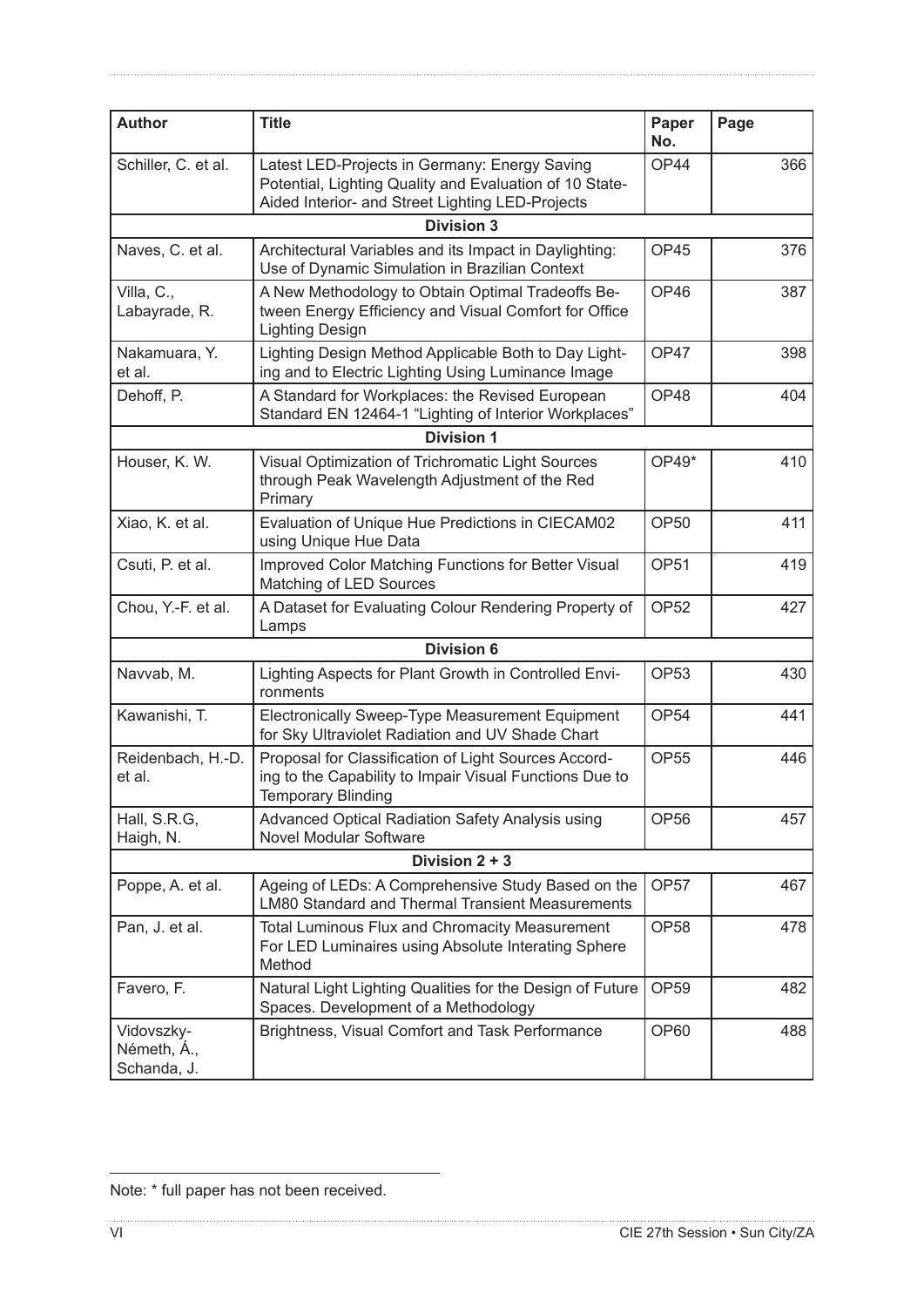| <b>WORKSHOPS</b>                       |                                                                                                                          |               |      |  |
|----------------------------------------|--------------------------------------------------------------------------------------------------------------------------|---------------|------|--|
| <b>Author</b>                          | <b>Title</b>                                                                                                             | Paper<br>No.  | Page |  |
| Convener: Ohno,<br>Y., Fontoynont, M.  | Workshop 1<br><b>SSL Standardization</b>                                                                                 |               | 501  |  |
| Hall, S., Miller, P.                   | Progress on the European Metrology Research Project<br>"Metrology for Solid State Lighting"                              | WS1-01*       | 502  |  |
| Convener: Veitch,<br>J., O'Hagan, J.   | Workshop 2<br>Light and Health                                                                                           |               | 503  |  |
| Koga, Y. et al.                        | A Pilot Experiment on Spectral Response Sensitivity<br>of the Suprachiasmatic Nucleus (the Chief Circadian<br>Pacemaker) | <b>WS2-01</b> | 504  |  |
| Noguchi, H. et al.                     | Effects of Dawn Simulation on Quality of Life in El-<br>ementary School Children                                         | <b>WS2-02</b> | 510  |  |
| Price, L.L.A. et al.                   | Performance Assessment of Commercial Circadian<br><b>Personal Exposure Devices</b>                                       | WS2-03        | 514  |  |
| Convener:<br>Chain, C.                 | Workshop 3<br>Elderly and Visually Impaired People                                                                       |               | 522  |  |
| Convener: Veitch,<br>J., Osterhaus, W. | Workshop 4<br><b>Discomfort Glare</b>                                                                                    |               | 523  |  |
| Convener:<br>Pointer, M.               | Workshop 5<br><b>Colour Rendering</b>                                                                                    |               | 525  |  |
| Smet, K.A.G. et al.                    | Optimization of Colour Quality of Solid-State Lighting<br><b>Based on Memory Colours</b>                                 | <b>WS5-01</b> | 526  |  |
| Szabó, F. et al.                       | A New Method for Investigating Colour Harmony Dis-<br>tortion of Light Sources                                           | <b>WS5-02</b> | 534  |  |
| Convener: Mou, T.                      | Workshop 6<br>Photobiological Safety of Lighting Products and Meas-<br>urement Issues                                    |               | 541  |  |
| Blumthaler, M.                         | Application of Array Spectrometers for Solar UV Meas-<br>urements to Determine Biologically Weighted Doses.              | WS6-01*       | 542  |  |
| Halbritter, W.<br>et al.               | Simplified Approach for Classification the Potential<br>Photobiological Hazards of LEDs According to CIE<br>S009         | WS6-02        | 543  |  |
| Bergman, R. S.                         | Evaluation of the Photobiological Retinal Hazards of<br>LEDs According to CIE Standard S009                              | WS6-03*       | 552  |  |

Note: \* full paper has not been received.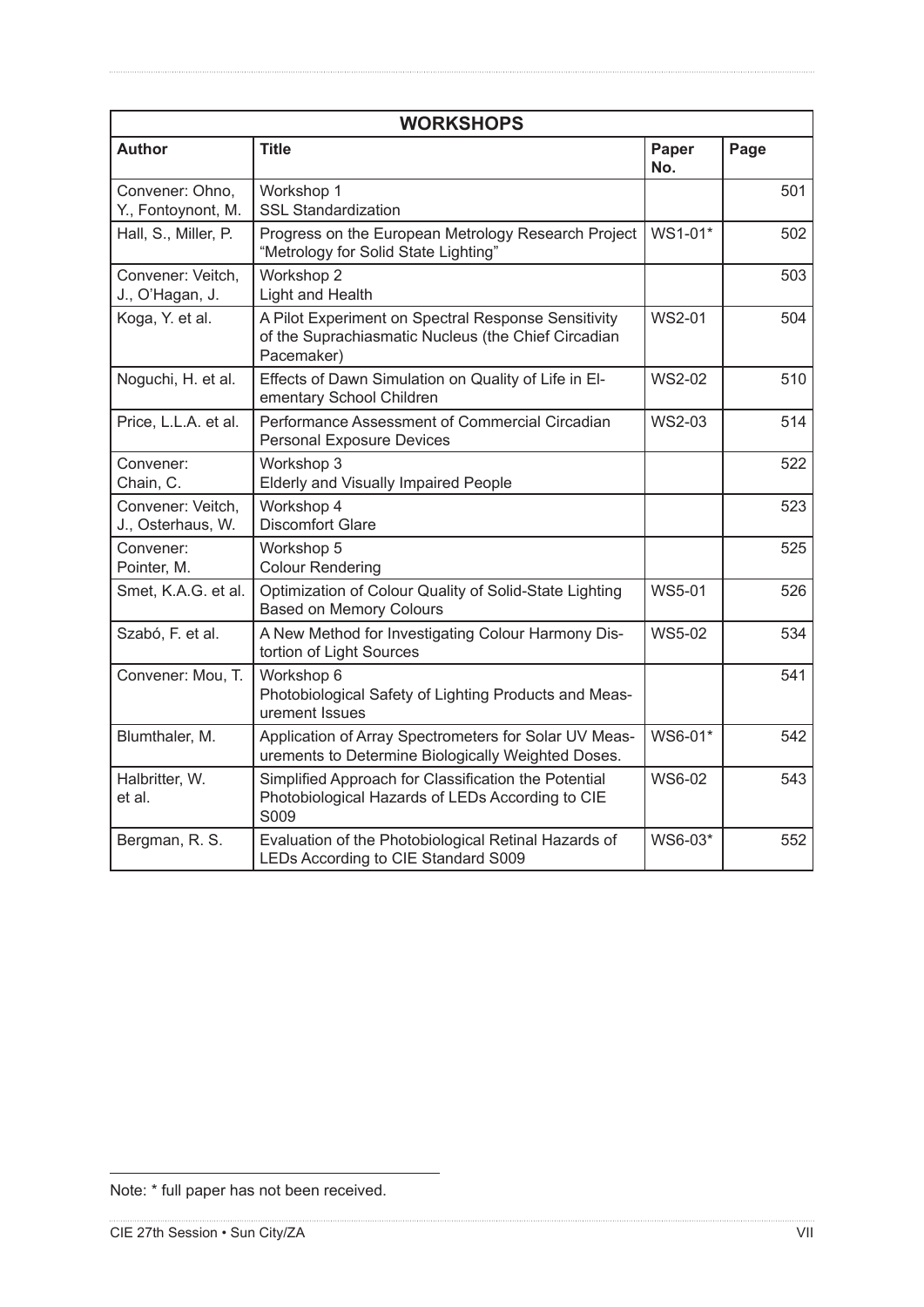## **PAPERS PART 2:**

| <b>PRESENTED POSTERS</b>     |                                                                                                                                       |                  |      |
|------------------------------|---------------------------------------------------------------------------------------------------------------------------------------|------------------|------|
| <b>Author</b>                | <b>Title</b>                                                                                                                          | Paper<br>No.     | Page |
|                              | <b>Division 1</b>                                                                                                                     |                  |      |
| Rossi, G. et al.             | A Comparison Between Different Light Sources Indu-<br>ced Glare on Perceived Contrast                                                 | <b>PP01</b>      | 557  |
| Kosztyan, Zs.<br>et al.      | Sample Selection for a Colour Fidelity Index                                                                                          | <b>PP02</b>      | 567  |
| Kránicz, B.,<br>Csuti, P.    | Anomalies of the Concept Correlated Color Tempera-<br>ture                                                                            | <b>PP03</b>      | 575  |
| Tashiro, T. et al.           | Discomfort Glare Evaluation to White LEDs with Differ-<br>ent Spatial Arrangment                                                      | PP <sub>04</sub> | 583  |
| Ayama, M. et al.             | Estimation of Light Scatter in Ocular Media Using Psy-<br>chophysical Method and its Relation to Legibility                           | <b>PP05</b>      | 589  |
| Yaguchi, H. et al.           | Which Color Matching Function Can Predict Color<br>Matches Between Light Sources of Different Spectral<br><b>Power Distributions?</b> | <b>PP06</b>      | 593  |
|                              | <b>Division 2</b>                                                                                                                     |                  |      |
| Gerloff, T. et al.           | Measurements on OLEDs: Optical Properties, Refer-<br>ence Standards, Stability                                                        | PP <sub>07</sub> | 599  |
| Konjhodzic, D.,<br>Distl, R. | Goniospectroradiometry and Integrating Sphere Meas-<br>urements for LED Assemblies                                                    | <b>PP08</b>      | 604  |
| Coetzee, E.M.                | The Development of a Method to Measure Refractive<br>Index on Prisms and Liquids                                                      | PP <sub>09</sub> | 608  |
| Wang, J. et al.              | Characterization and Measurement of LED Lighting<br>Sources with Dynamic Control                                                      |                  | 618  |
| Keppens, A. et al.           | Efficiency Evaluation and Comparison of Phosphor-<br>White and RGB Packages for High-Power Light-Emit-<br>ting Diode Applications     | <b>PP11</b>      | 619  |
|                              | -----                                                                                                                                 | <b>PP12</b>      |      |
|                              | <b>Division 3</b>                                                                                                                     |                  |      |
| Tralau, B. et al.            | Extension of Lighting Quality Criteria and Their Evalua-<br>tion for Different Application Areas                                      | <b>PP13</b>      | 624  |
| Tralau, B. et al.            | Investigation of Perception Oriented Lighting Design<br>Aspects for Shops to Increase the Attention of Custom-<br>ers                 | <b>PP14</b>      | 627  |
| Gasparovsky, D.<br>et al.    | New Approach to Determination of Luminaire Mainte-<br>nance Factor Curves for Various Conditions                                      | <b>PP15</b>      | 633  |
| Ryckaert, W.R.<br>et al.     | Performance of LED Linear Replacement Lamps                                                                                           | <b>PP16</b>      | 643  |
|                              |                                                                                                                                       | <b>PP17</b>      |      |
| Matusiak, B.                 | How to Avoid Glare from Translucent Façades?                                                                                          | PP18*            | 653  |
|                              | Division 1 + 2                                                                                                                        |                  |      |
| Baumbach, J.<br>et al.       | Dark Adaptation Time for Humans, After Viewing a<br>Target Illuminated with Two Different Types of Light<br>Sources                   | <b>PP19</b>      | 654  |

| Note: * full paper has not been received. |  |  |  |  |  |
|-------------------------------------------|--|--|--|--|--|
|-------------------------------------------|--|--|--|--|--|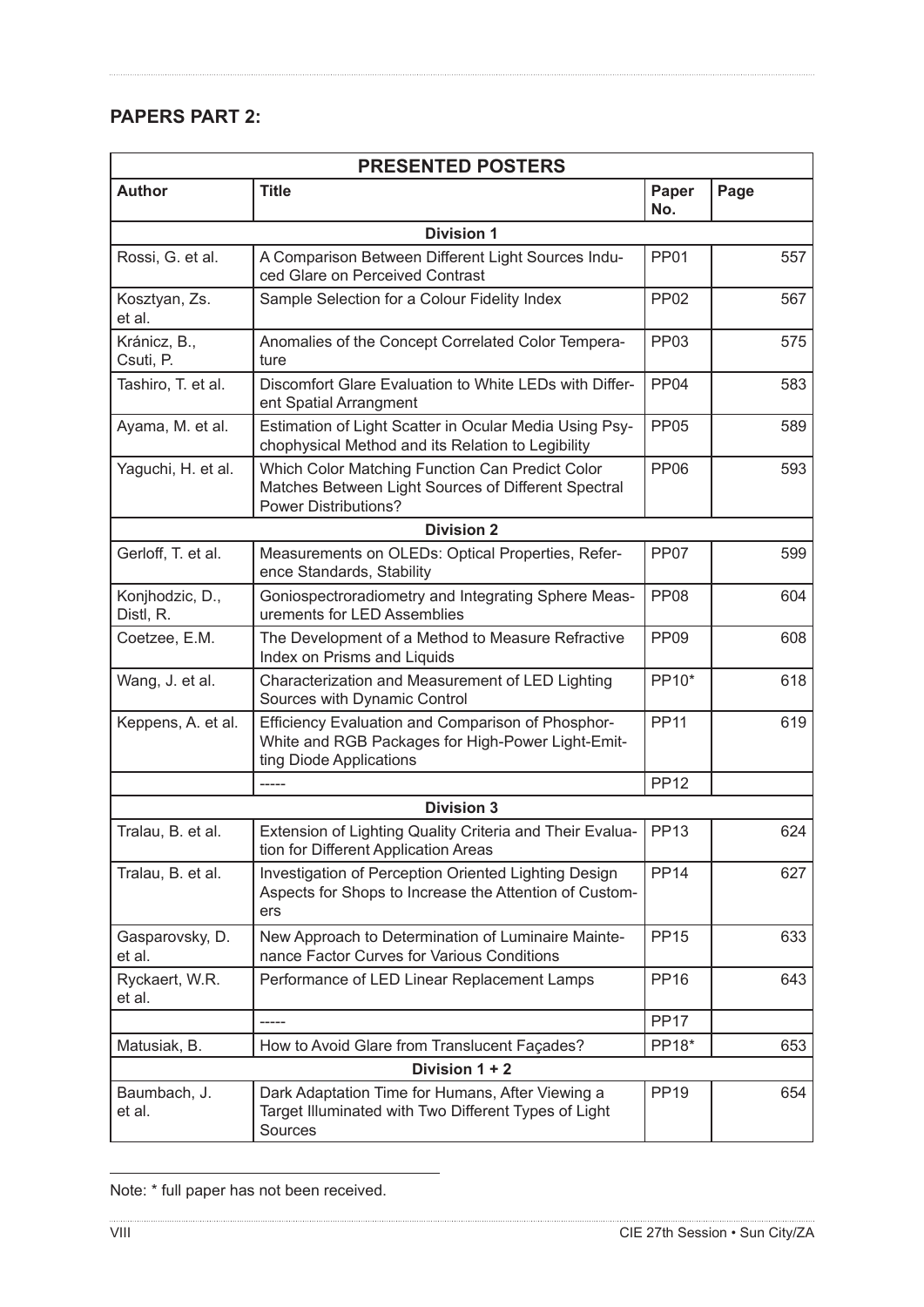| <b>Author</b>                              | <b>Title</b>                                                                                                                             | Paper<br>No. | Page |
|--------------------------------------------|------------------------------------------------------------------------------------------------------------------------------------------|--------------|------|
| Haferkemper, N.<br>et al.                  | Mesopic Brightness - a Display Experiment Series and<br>Comparison with the New CIE-Brightness Model                                     | <b>PP20</b>  | 662  |
| Yang, T.-H. et al.                         | CCT-Dependant Calibration on Chromaticity Measure-<br>ment in Colorimetry                                                                | <b>PP21</b>  | 670  |
| Yurtseven M.B.<br>et al.                   | Thermal Analysis Methods and Processes in LED<br>Luminaire Design                                                                        | <b>PP22</b>  | 679  |
| Bartsev, A. A.,<br>Stolyarevskaya,<br>R.I. | VNISI Testing Centre for Solid State Lighting Applica-<br>tion                                                                           | <b>PP23</b>  | 685  |
|                                            | -----                                                                                                                                    | <b>PP24</b>  |      |
|                                            | <b>Division 4</b>                                                                                                                        |              |      |
| Rossi, G. et al.                           | Energy Saving and Environmental Compatibility in<br>Road Lighting                                                                        | <b>PP25</b>  | 694  |
| Gallen, R. et al.                          | Introducing Forward Scattering in Adaptive Rear Light-<br>ing Systems                                                                    | <b>PP26</b>  | 704  |
| Ueda, K. et al.                            | Research and Development of Basic Lighting for Tun-<br>nels of New Tomei Expressway                                                      | <b>PP27</b>  | 714  |
| Onaygil, S. et al.                         | Cost Analyses of LED Luminaires in Road Lighting                                                                                         | <b>PP28</b>  | 723  |
| Ito, H. et al.                             | Visibility of Critical Objects and Preceding Cars for<br><b>Tunnel Entrance Lighting</b>                                                 | <b>PP29</b>  | 730  |
| Korobko, A.A.<br>et al.                    | The Measurement of Road Luminance Irrespective of<br><b>Pavement Condition</b>                                                           | <b>PP30</b>  | 738  |
|                                            | <b>Division 3</b>                                                                                                                        |              |      |
|                                            |                                                                                                                                          | <b>PP31</b>  |      |
| Darula, S. et al.                          | Influence of the Sky Luminance Type on the Light<br>Transmission Efficiency of Tubular Light Guides                                      | <b>PP32</b>  | 742  |
| Nagayoshi, K.<br>et al.                    | View Contact and Illuminance Distribution Provided by<br>Blind Control for Glare-Gree Daylit Environment                                 | <b>PP33</b>  | 747  |
| Iwata, T. et al.                           | Assessment of Discomfort Glare from Windows with<br>Venetian Blinds Using Luminance Distribution Images                                  | <b>PP34</b>  | 751  |
| Scarazzato, P. S.,<br>Souza, D. F.         | HDR Images in the Study of Sky Vault Luminance Dis-<br>trubution and Identification of Prevailing Sky Types                              | <b>PP35</b>  | 758  |
|                                            |                                                                                                                                          | <b>PP36</b>  |      |
|                                            | <b>Division 5</b>                                                                                                                        |              |      |
| Wänström Lindh,<br>U.                      | Lighting Design Research in Public Space: A Holistic<br>Approach to a Complex Reality                                                    | <b>PP37</b>  | 767  |
| Conniasselle, T.,<br>Collard, B.           | Study of the Implementation of LED Technology in<br>Brussels Through Laboratory Measurements and Con-<br>crete Applications on the Field | <b>PP38</b>  | 777  |
| Akizuki, Y. et al.                         | Lighting Equipment Problems of Outdoor Rescue Work<br>and Medical Activity at Night                                                      | <b>PP39</b>  | 779  |
| Lac-Batel, C.,<br>Sergent, M.              | Maintenance Factor of Outdoor LED Lighting Installa-<br>tion                                                                             | <b>PP40</b>  | 787  |
| Sefako, R.                                 | Protection of Optical Astronomy Against Light Pollution<br>in South Africa                                                               | PP41*        | 798  |

Note: \* full paper has not been received.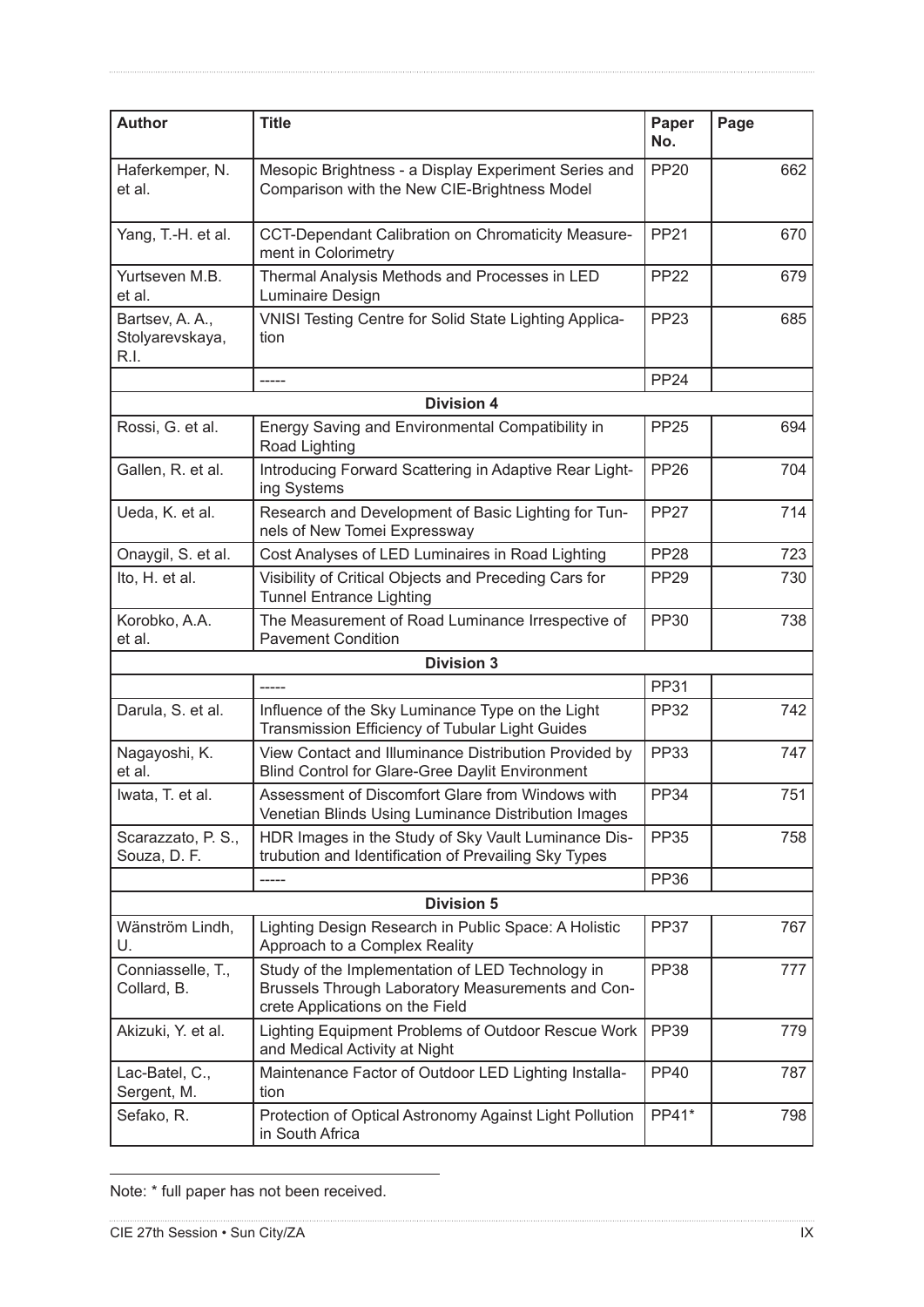| <b>Author</b>                       | <b>Title</b>                                                                                                                              |             | Page |
|-------------------------------------|-------------------------------------------------------------------------------------------------------------------------------------------|-------------|------|
|                                     | -----                                                                                                                                     | <b>PP42</b> |      |
|                                     | <b>Division 2</b>                                                                                                                         |             |      |
| Koizum, K. et al.                   | Some Problems in Luminous Flux Measurement of HP<br>LED                                                                                   | <b>PP43</b> | 799  |
| Ferreira Jr. et al.                 | High Illuminance Intercomparison Using a Character-<br>ized FEL-Type Lamp Source                                                          | <b>PP44</b> | 801  |
| Ferrero, A. et al.                  | Principal Components Analysis on the Spectral Bidirec-<br>tional Reflectance Distribution Function                                        | <b>PP45</b> | 807  |
| McKee, G. A. et al.                 | Total Luminous Flux Measurement Intercomparison<br>of Two Collection Geometries: The Integrating Sphere<br>and the Integrating Hemisphere | <b>PP46</b> | 814  |
| Özver-Krochmann,<br>Z., Khanh, T.Q. | Measuring Systems for Spectral Radiometric and Pho-<br>tometric Characterisation of LEDs                                                  | <b>PP47</b> | 821  |
|                                     |                                                                                                                                           | <b>PP48</b> |      |
|                                     | Division $3 + 6$                                                                                                                          |             |      |
| Fotios, S.,<br>Ramasoot, T.         | Which Comes First, The Laptop or the Lighting?                                                                                            | PP49        | 830  |
| Li, S.-Y.,<br>Chen, Y.-C.           | The Analysis of Daylight Glare Factors for Printed-Text<br>Reading                                                                        | <b>PP50</b> | 841  |
| Vandahl, C. et al.                  | Light and Health in Factory Work Places                                                                                                   | <b>PP51</b> | 846  |
| Zhang, Y., Julian,<br>W.G.          | Towards a Predictive Tool for Gloom                                                                                                       | <b>PP52</b> | 853  |
| Gvozdev, S.M.<br>et al.             | Lighting Environment Using Threshold Model of Organ<br>of Vision                                                                          | PP53*       | 858  |
|                                     | -----                                                                                                                                     | <b>PP54</b> |      |

| <b>POSTERS</b>                     |                                                                                                                                                                                                                                           |                                 |      |  |
|------------------------------------|-------------------------------------------------------------------------------------------------------------------------------------------------------------------------------------------------------------------------------------------|---------------------------------|------|--|
| <b>Author</b>                      | <b>Title</b>                                                                                                                                                                                                                              |                                 | Page |  |
|                                    | <b>Division 1</b>                                                                                                                                                                                                                         |                                 |      |  |
| Mucklejohn, S.A.<br>et al.         | Domestic Lighting: What Properties Does a GLS Re-<br>placement Need?                                                                                                                                                                      | D1-P01                          | 863  |  |
| Decuypere J. et al.                | Implementation of a Retina Model Extended to Mes-<br>opic Vision                                                                                                                                                                          | D <sub>1</sub> -P <sub>02</sub> | 871  |  |
| Itoh, $N_{\cdot}$ ,<br>Sagawa, K.  | Legible Font Size For People With Low Vision                                                                                                                                                                                              | D <sub>1</sub> -P <sub>03</sub> | 881  |  |
| Whitehead, L. A.,<br>Mossman, M.A. | A Uniform Spectra Set for Colour Fidelity Analysis                                                                                                                                                                                        | D <sub>1</sub> -P <sub>04</sub> | 885  |  |
| Oleari, C.                         | Colour Rendering Quality of a Light Source and<br>Perceived Colour Gamut as the MacAdam Limit of the<br>Adapted Observer CIE 31 by Perfect Colour-Constan-<br>cy Actuation in a Colour-Vision Model Based on the<br><b>OSA-UCS System</b> | D <sub>1</sub> -P <sub>05</sub> | 896  |  |

| Note: * full paper has not been received. |  |  |  |  |
|-------------------------------------------|--|--|--|--|
|-------------------------------------------|--|--|--|--|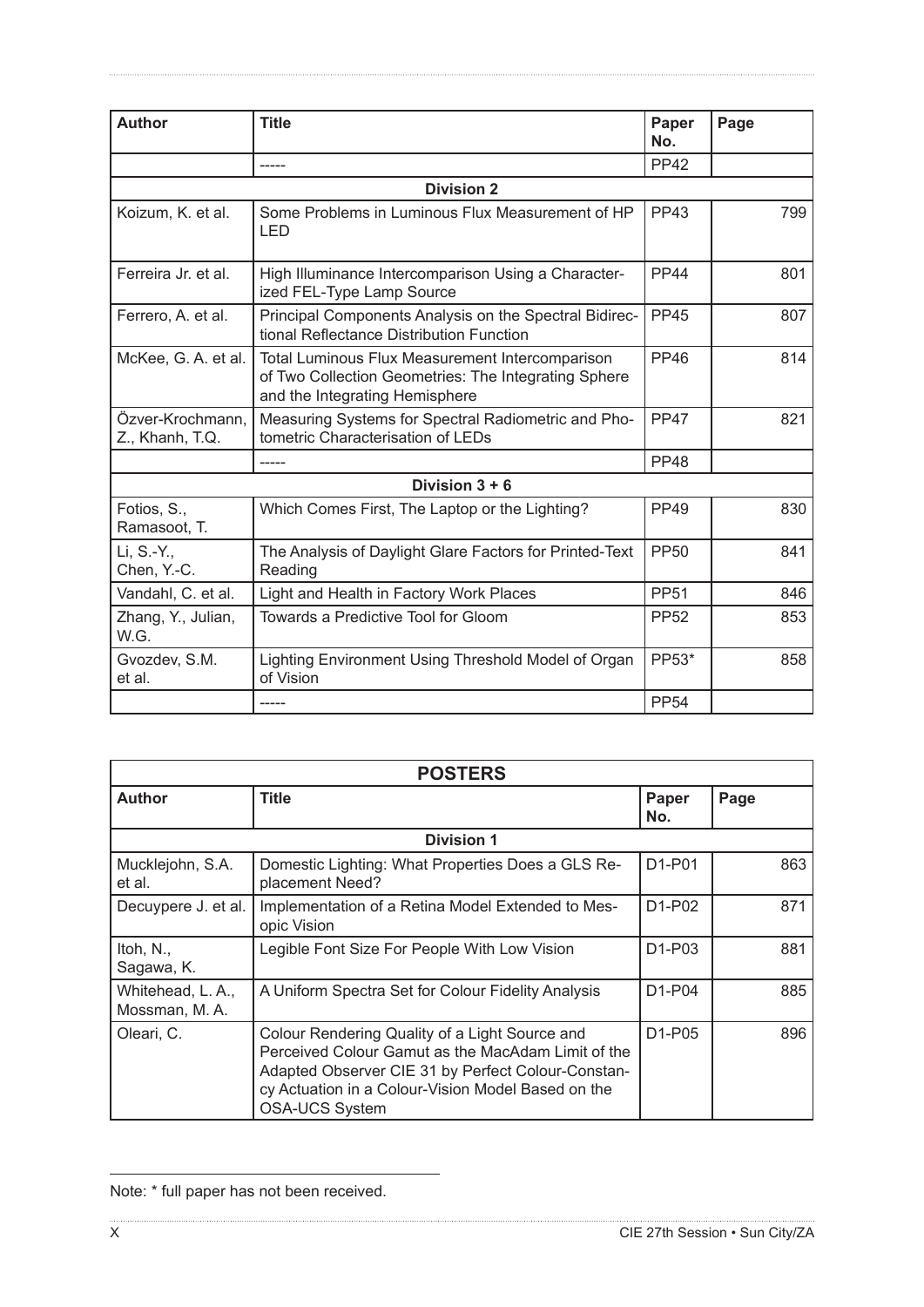| <b>Author</b>                      | <b>Title</b>                                                                                                                         | Paper<br>No.                    | Page |
|------------------------------------|--------------------------------------------------------------------------------------------------------------------------------------|---------------------------------|------|
| Kohmoto, K. et al.                 | Improvement of the CIE Colour Rendering Evaluation<br>Method to Conform to White Leds                                                | D1-P06                          | 907  |
| Zheng, Y. et al.                   | Modification of Photometric Parameter for On Site<br>D1-P07*<br>Measurement                                                          |                                 | 915  |
| da Pos, O.,<br>Benedetti, F.       | Unique Hue Shifts Under Different Light Sources                                                                                      | D1-P08                          | 916  |
| Maierean, M. et al.                | Study Concerning the Chromaticity of Architectural<br>Surfaces Under the Influence of Light Sources                                  | D1-P09                          | 922  |
| Samu, K. et al.                    | Effect of Fluorescent Light Sources on Human Con-<br>trast Sensitivity                                                               | D1-P10                          | 931  |
| Hwang, J. et al.                   | <b>Color Vision Measurement System</b>                                                                                               | D1-P11                          | 936  |
| Viénot, F. et al.                  | Variation of the Pupillary Reflex with the Spectral Pow-<br>er Distribution of the Light                                             | D1-P12                          | 940  |
|                                    | <b>Division 2</b>                                                                                                                    |                                 |      |
| Tetri, E. et al.                   | <b>LED Module Design and Testing</b>                                                                                                 | D2-P01                          | 945  |
| Li, Q. et al.                      | High Accurate Array Spectrometer and its Key Perfor-<br>mance Measurement                                                            | D2-P02                          | 951  |
| Dong, H. et al.                    | A Measurement System for Weighted Radiance Re-<br>lated to Photobiological Safety Evaluation                                         | D <sub>2</sub> -P <sub>03</sub> | 955  |
| Özver-Krochmann,<br>Z., Hornoi, O. | A Patented New Method to record the Current Street<br>Lighting                                                                       | D <sub>2</sub> -P <sub>04</sub> | 960  |
| Poppe, A. et al.                   | Thermal Testing of Retrofit AC LEDs                                                                                                  | D <sub>2</sub> -P <sub>05</sub> | 962  |
| Wang, S.                           | The Research on the Influence of Noise to the Dy-<br>namic Range of Image-Based Luminance Measure-<br>ment Technology                | D2-P06*                         | 973  |
| Günther, A.,<br>Gründer, K.-P.     | New Bispectral Measurement Device for Fluorescent<br><b>Materials</b>                                                                | D2-P07                          | 974  |
| Marx, P.                           | Actual Measurement Technologies for LEDs, LED-<br>Engines and LED-Luminaires                                                         | D <sub>2</sub> -P <sub>08</sub> | 979  |
| Marx, S. et al.                    | Gonio-Spectrometric Measurements of LED Lumi-<br>naires                                                                              | D2-P09                          | 984  |
| Hirasawa, M.,<br>Yamauchi, Y.      | Luminance Inhomogeneity Measurement of OLED<br>Devices for Optical Enhancement Structures                                            | D2-P10                          | 986  |
| Wandachowicz, K.<br>et al.         | Design Optimisation of Luminaire Reflector Geometry                                                                                  | D2-P11*                         | 990  |
| Park, S. et al.                    | Multi-LED Socket for Spatial Mismatch-Free Measure-<br>ment of Luminous Flux with an Integrating Sphere<br>Photometer                | D2-P12                          | 992  |
| Park, S.-N. et al.                 | Preparation of Transfer Standard Lamps for SSL<br>Luminous Efficacy Pilot Comparison Among National<br><b>Metrology Laboratories</b> | D2-P13*                         | 996  |
| Nel, M.,<br>van Brakel, A.         | Optical Detector Linearity: Establishing an In-fibre<br>Measurement Capability at NMISA                                              | D2-P14                          | 997  |

Note: \* full paper has not been received.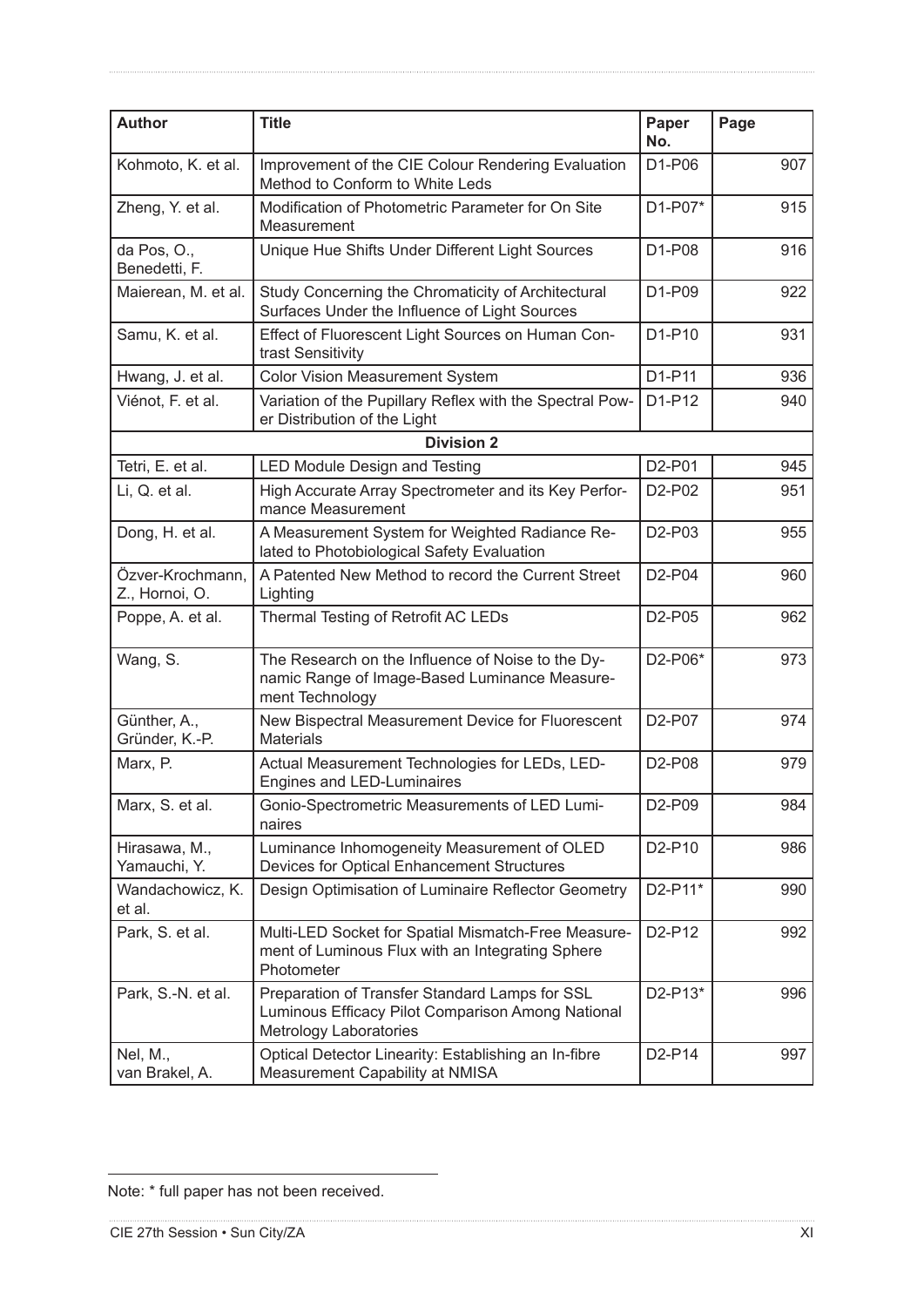| <b>Author</b>                 | <b>Title</b>                                                                                                                                                                               | Paper<br>No. | Page |
|-------------------------------|--------------------------------------------------------------------------------------------------------------------------------------------------------------------------------------------|--------------|------|
|                               | <b>Division 3</b>                                                                                                                                                                          |              |      |
| Govén, T. et al.              | The Impact of Lighting Controls on the Energy Con-<br>sumption of Lighting in School Classrooms                                                                                            | D3-P01       | 1003 |
| Erdem, L.,<br>Enarun, D.      | Enhancing the Interior Lighting of Mosques with LEDs                                                                                                                                       | D3-P02       | 1012 |
| Tahbaz, M.                    | Assessment of Adequateness of Iranian Traditional<br>Door-Windows for Improving Daylighting System in<br>Classrooms                                                                        | D3-P03*      | 1020 |
| Yildirim Unnu, S.<br>et al.   | Adaptation of EN 15193 Standard for Turkey: BEP-TR<br>Methodology and Case Study Application                                                                                               | D3-P04       | 1021 |
| Yağmur, Ş.A.,<br>Öztürk, L.D. | Investigation of Shadow Quality Occurred in Interiors<br>under Artificial Lighting                                                                                                         | D3-P05       | 1029 |
| Yoshizawa, N.<br>et al.       | Investigations for the Renovation of Lighting Systems<br>in National Museum of Western Arts in Tokyo                                                                                       | D3-P06       | 1039 |
| Hemphälä, H.<br>et al.        | Lighting Recommendations in Operating Theatres                                                                                                                                             | D3-P07       | 1043 |
| Cheng, W. et al.              | Study on Perception of Veiling Reflection of Desktop<br>Luminaires with Different CCTs and Optical Designs                                                                                 | D3-P08*      | 1050 |
| Sümengen, Ö.<br>et al.        | A Traditional Building Revitalized by Interior and Exte-<br>rior Lighting Design Solutions - Kayseri Kosk Madrasa                                                                          | D3-P09*      | 1051 |
| Şener, F. et al.              | Lighting Energy Performance Assesment Tools for<br><b>Building Certification Systems in Europe</b>                                                                                         | D3-P10       | 1052 |
| Kronqvist, A.                 | The Influence of Light Emitting Diodes on Well-Being<br>and Comfort in Home Offices                                                                                                        | D3-P11       | 1061 |
| Amorim, C. N. D.<br>et al.    | Comparison of International Standards and Regula-<br>tions: subsidies to the discussion of New Brazilian<br><b>Lighting Standard</b>                                                       | D3-P12       | 1066 |
| Kawamoto, R.<br>et al.        | Relation Between Light Environment Evaluation and<br><b>Personal Attributes</b>                                                                                                            | D3-P13       | 1076 |
| Takeshita, S.                 | Evaluation of Indoor Lighting Environment Based on<br>Spectroradiometry for Realization of the Low Carbon<br>Society                                                                       | D3-P14       | 1086 |
| Kunushima, M.                 | Comparative Study of Spatial Evaluation and Colour<br>Perception - Influence of Positions of Illuminator and<br>Light Sources -                                                            | D3-P15       | 1089 |
| Li, P.                        | Energy-Saving Lighting Design of Jewelry Story by<br><b>LED Fixtures</b>                                                                                                                   | D3-P16*      | 1097 |
| Wang S.X. et al.              | Daylight Coefficient Computation Method for the Ef-<br>ficiency of Tubular Daylight Device                                                                                                 | D3-P17       | 1099 |
| Lei, W. et al.                | The UPS Application for Metal Halide Lamp in Gym-<br>nasiums                                                                                                                               | D3-P18       | 1106 |
| Ishida, K. et al.             | Study on Lighting for the Relaxation - Influence of the<br>Season and the Correlated Colour Temperature of<br>Lamp -                                                                       | D3-P19       | 1110 |
| Inoue, Y.,<br>Maruyama, H     | Study on Illuminance Balance Between Working Area<br>and Ambient - Effects of the Distribution of Luminous<br>Intensity of Task Lighting and the Supplementary<br>Lighting to Front Wall - | D3-P20       | 1116 |

| Note: * full paper has not been received. |  |  |  |  |
|-------------------------------------------|--|--|--|--|
|-------------------------------------------|--|--|--|--|